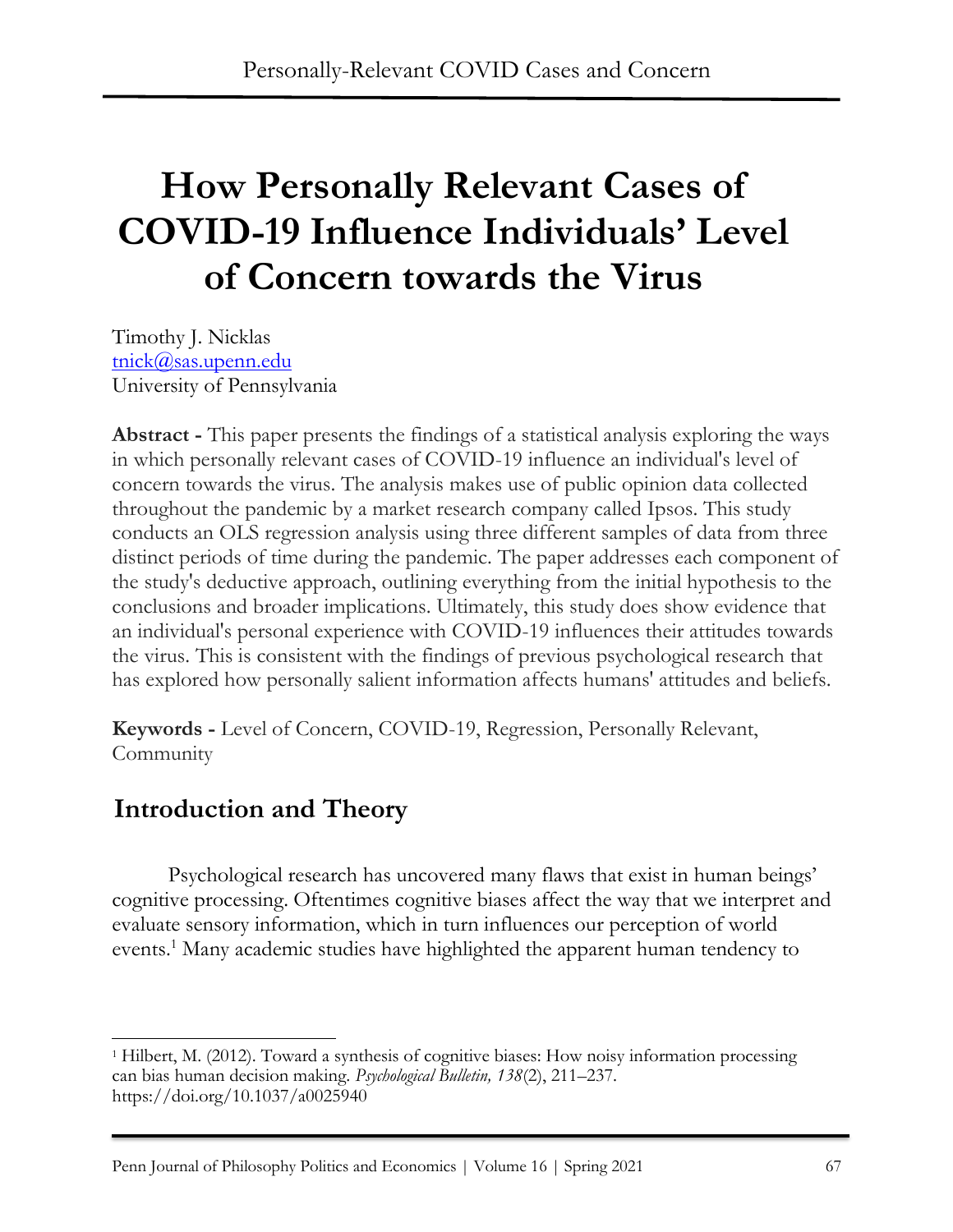overemphasize information that is personally relevant to us.<sup>2</sup> This can be attributed to attentional bias, which characterizes our tendency to focus on certain stimuli while ignoring others.

These cognitive biases and heuristics are especially interesting when we consider the role that they currently play in shaping our perception of COVID-19. COVID-19 has killed almost 300,000 Americans (as of December 2020), and the preventative lockdown measures implemented throughout the country in response to the virus have caused widespread unemployment and severe economic hardship. As a result of all of this turmoil, the pandemic has rightfully invoked varying amounts of fear and concern in every American citizen.

If our cognitive processes were always completely rational, we would expect individuals' level of concern towards the pandemic to stem from their evaluation of objective facts and metrics related to COVID-19. That is, we might expect an individual, in determining the severity of the outbreak and the appropriate level of concern to express towards it, to consider things such as the national mortality rate, the number of active cases, the unemployment rate, the vaccine timeline, etc. However, given what we know about our cognition and the biases that cause us to deviate from a strictly rational approach, it is likely that our evaluation of the COVID-19 outbreak is not entirely rooted in objectivity. Instead, I expect that personally relevant accounts of individual cases of COVID-19 disproportionately affect our perception of the virus.

I theorize that an individual's personal connection to positive cases of COVID-19 significantly influences their level of concern towards the virus. I predict that knowing someone that has tested positive for the virus increases an individual's level of concern towards COVID-19. I also expect that an even greater positive relationship exists between knowing someone who has died of COVID-19 and an individual's level of concern. In my study, I evaluate this theory by analyzing public opinion data from a series of surveys that have been conducted in waves throughout the pandemic. I look at three different waves of the survey to explore how the relationship between my variables of interest has varied over the last nine months. My results indicate that on average we can expect to find that individuals who know someone that has died of COVID-19 will express more concern towards the pandemic than those who don't know someone. Additionally, my findings suggest that for many variables, their ability to predict an individual's level of concern has varied throughout the pandemic depending on the different surges of the outbreak.

<sup>2</sup> Bradley C. Riemann & Richard J. McNally (1995) Cognitive processing of personally relevant information, Cognition and Emotion, 9:4, 325-340, DOI: 10.1080/02699939508408970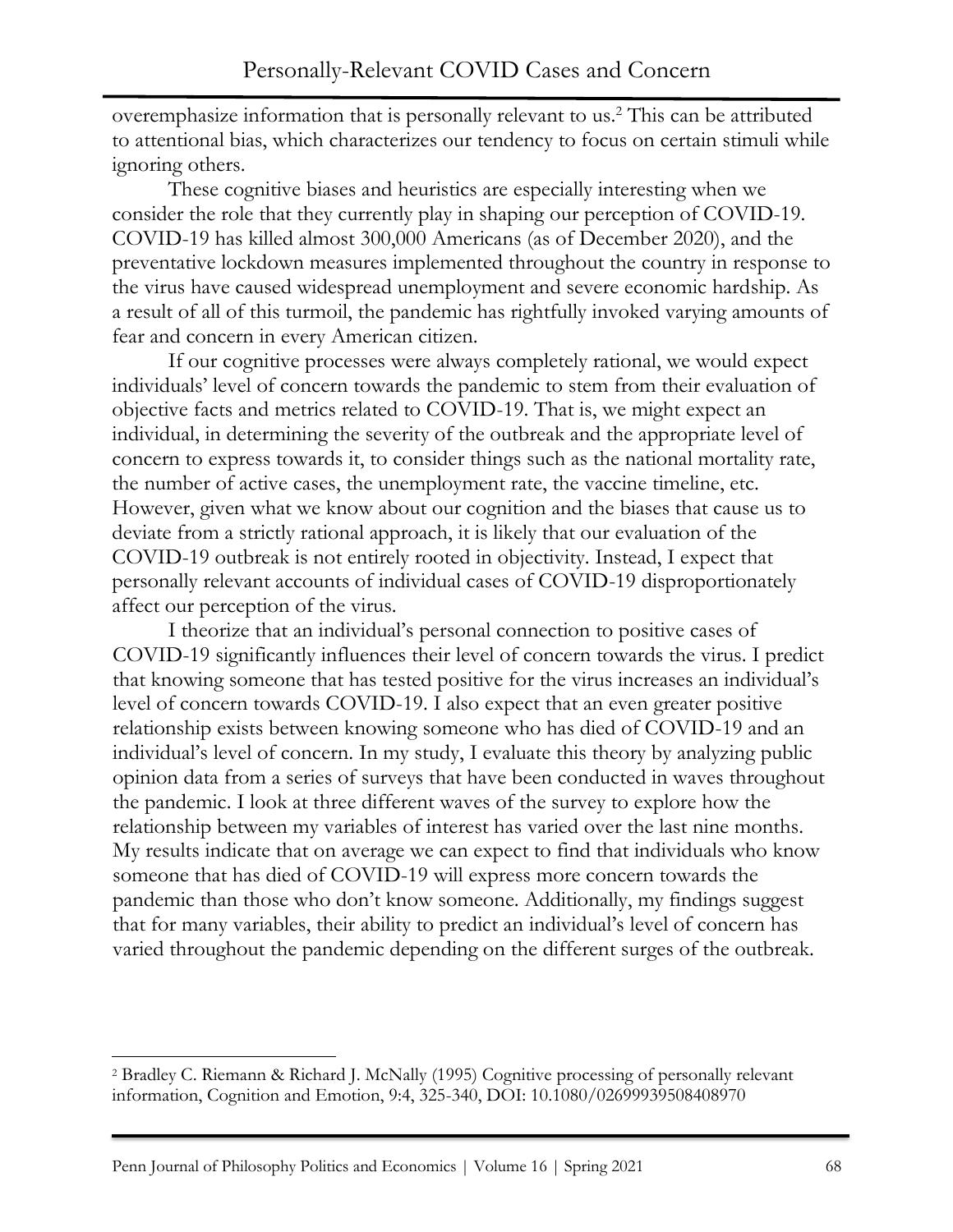#### **Theory and Previous Literature**

Given the novelty of COVID-19, there is a very limited amount of previous literature on this particular subject. Nevertheless, over the course of the pandemic, a number of academics have begun analyzing the concept of fear as it relates to the Coronavirus. On March 27th of this year, the Internal Journal of Mental Health and Addiction published a report entitled *The Fear of COVID-19 Scale: Development and Initial Validation*. <sup>3</sup> The article outlines the methodology and findings of a study conducted by Daniel Kwasi Ahorsu and five others. In this study, researchers develop an instrument that measures the amount of COVID-19 fear present within individuals. In order to create this tool, researchers conducted an extensive literature review and extracted every metric previously used in an academic work to measure fear. 30 fear-measuring metrics were ultimately selected, at which point panels of highly qualified fear-studying individuals were assembled in order to assess each metric. There were multiple rounds of assessment, during which panelists rigorously evaluated each metric and chose to eliminate metrics thought to be inadequate for any reason. In the end, seven fear-measuring metrics remained to serve as the input for this Fear of COVID-19 Scale. Each of the seven inputs was recorded using a fivepoint Likert-type scale, and the combined score of an individual's seven metrics represented his or her overall fear of COVID-19. Thus, each participant's fear towards COVID-19 ranged from a minimum of 7 (1 on each measure) to a maximum of 35 (five on each measure).

The data from the participants in this study (717 Iranian citizens) was used to judge the functionality of the Fear of COVID-19 Scale (FCV-19S). The paper reports that the "findings demonstrated that the FCV-19S has a stable unidimensional structure with robust psychometric properties." Additionally, potentially confounding variables such as age and sex were found to cause no disruption to the response pattern, suggesting that the FCV-19S is a reliable gauge of the psychological effects produced from COVID-19 in various types of individuals.

My project shares the same overarching objective as Ahorsu et al. in this study. Both Ahorsu et al. and I seek to better understand the psychological effects of COVID-19, and more specifically the fear and concern that the virus invokes in individuals. The tangible external destruction that this virus has caused within society is obvious; however the internal effects it has caused within individuals is rather unclear. It is entirely possible that individuals' extreme levels of concern

<sup>3</sup> D.K. Ahorsu, C.Y. Lin, V. Imani *et al.* The Fear of COVID-19 Scale: Development and Initial Validation. *Int J Ment Health Addiction* (2020). https://doi.org/10.1007/s11469-020-00270-8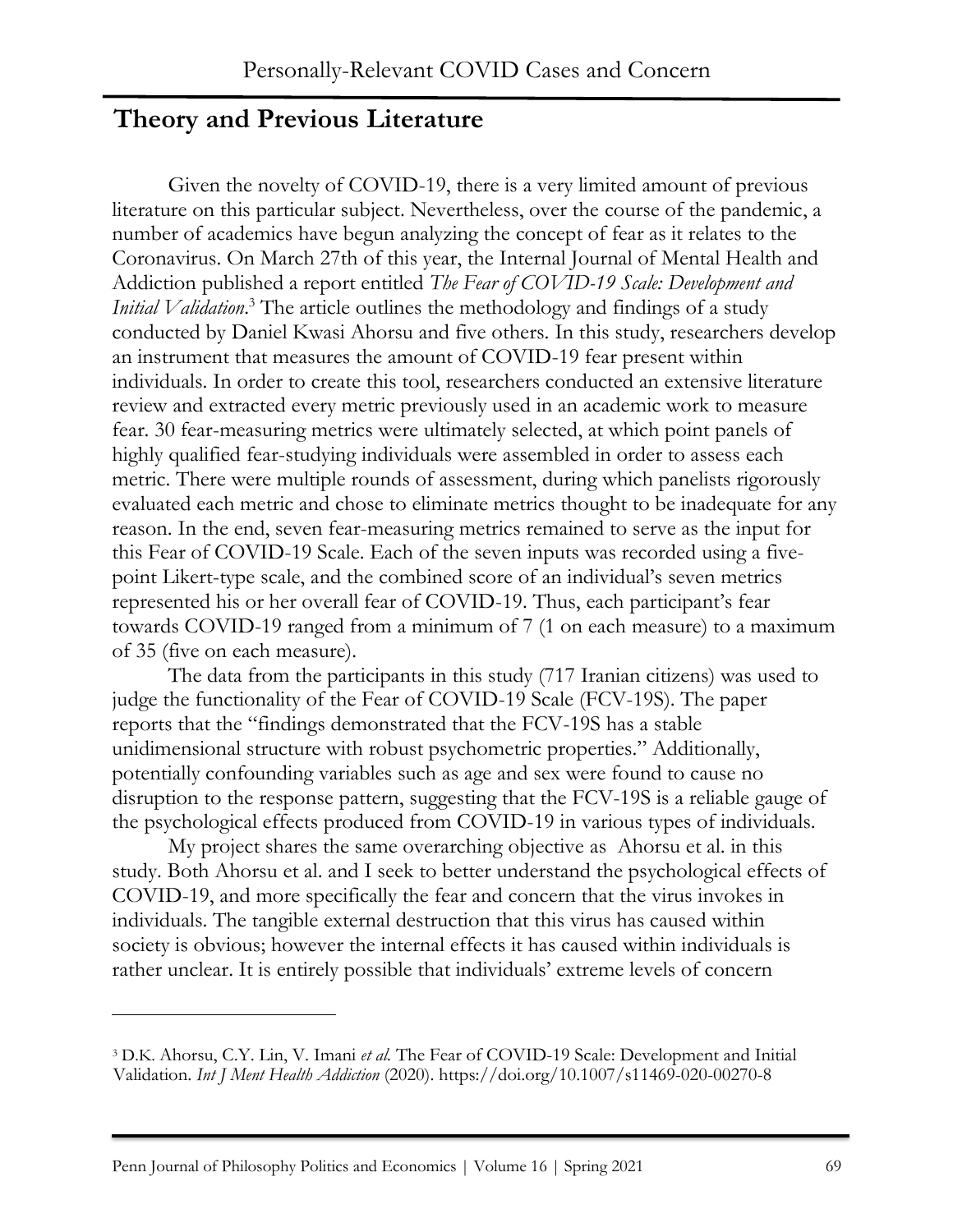towards the virus may be exacerbating the harm of the virus itself. This study by Ahorsu et al. is one of the few pieces of academic literature so far that has shed light on the significance of fear as it relates to this pandemic. While my project seeks to achieve the same goal, my underlying analysis differs from that of Ahorsu et al. in three noticeable ways. First, Ahorsu et al. focus on the precise measurement of individuals' fear of COVID-19, whereas I accept the accuracy of the self-reported data and instead spend my time analyzing how different variables, mainly personally relevant information, amplify individuals' concern towards COVID-19. Second, my data consists of American participants while Ahorsu et al. use data from Iranian participants. Finally, Ahorsu et al.'s study was conducted in March at the very outset of the pandemic. In contrast, I examine data from three different periods of time (May, July and October of 2020) in order to understand how individuals' concern towards COVID-19 has changed as the pandemic has progressed.

## **Data**

The data that I use for my analysis comes from a series of surveys sponsored by Axios. Axios is a media company that was founded in 2016 that seeks to be nonpartisan. The different surveys within this Axios-sponsored study are facilitated by a third-party market research company called Ipsos. Ipsos has delivered these surveys to individuals during the pandemic through a web-based platform called KnowledgePanel. I am able to access the corresponding data through the Roper Center for Public Opinion Research.

The Axios/Ipsos Coronavirus Index Study has been carried out in multiple different installments over the course of the pandemic. As of today, the study includes 31 waves of surveys, with the first wave taking place in March and the most recent wave taking place in mid October. Each survey wave includes between 1,000 and 1,100 American adult participants. The core survey questions remain consistent in each wave;however, some questions have been added over time in response to different developments with the virus. In addition to collecting participants' demographic characteristics, each survey asks individuals questions about their experiences during the pandemic. The responses generate data on individuals' level of activity and internal feelings and beliefs during the outbreak.

In my analysis, I specifically look at three survey waves: One which ran from May 15th through May 18th, one which ran from July 31st through August 3rd, and one which ran from October 16th through October 19th.<sup>4</sup> In considering which

<sup>4</sup>Axios. Axios/Ipsos Coronavirus Index Wave 27. (Dataset, Version 2). Cornell University, Ithaca, NY: Roper Center for Public Opinion Research, Nov-11-2020. Web. Dec-14-2020. doi:10.25940/ROPER-31117737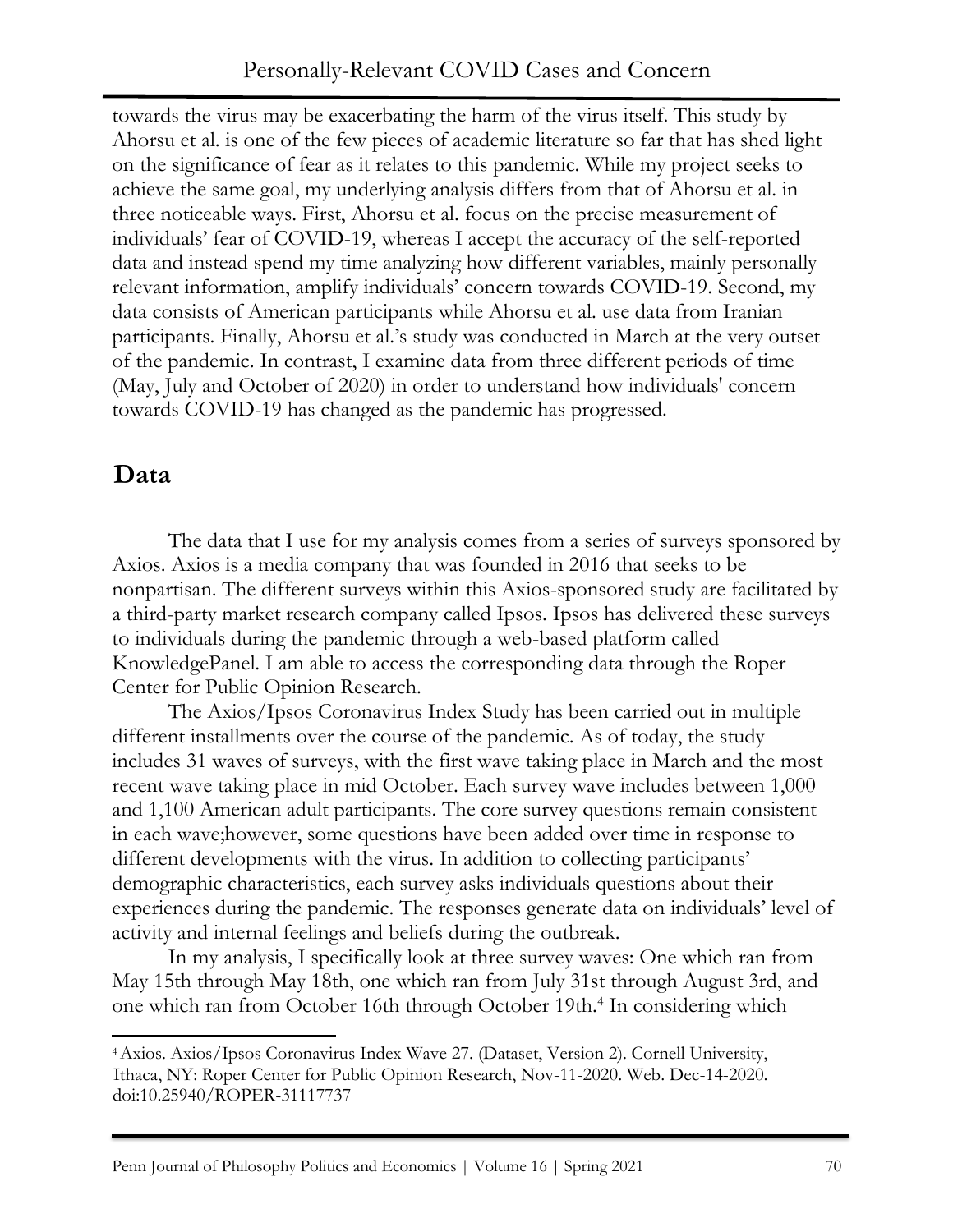waves to use for my analysis, I needed to ensure that a sufficient number of participants in each wave knew of individuals that had contracted or died from COVID-19. As such, I was reluctant to use waves from March and April because of the limited amount of testing that was available during this time. Additionally, I wanted to examine three waves that were substantially spaced apart in order to evaluate differences in participants' response patterns over the last nine months. Using this selection criteria, I eventually settled on these three waves. For the sake of simplicity, from here on out I will refer to these waves as Wave 1 (May), Wave 2  $(Jul/Aug)$  and Wave 3 (Oct).

In my study, an individual's level of concern towards COVID-19 serves as my dependent variable. The Axios/Ipsos surveys ask individuals, "How concerned are you, if at all, about the coronavirus or COVID-19 outbreak?" Participants then select from one of the following responses: extremely, very, somewhat, not very, or not at all concerned. When coding this categorical variable, I designed it as a numerical scale in which four represents 'extremely concerned' and zero represents 'not at all concerned'.

The independent variables in my study derive from the following three survey questions: 1.) "Do you personally know anyone in the U.S. who has tested positive for the coronavirus? 2.) Do you personally know anyone in the U.S. who has died due to the coronavirus? 3.) Does the person or

do any of the people that you know who have tested positive for the coronavirus live in your community?" Participants' answers to each question are translated into binary code with zero representing a 'no' response and one representing a 'yes' response. Each of these three variables examines an individual's personal connection to individual cases of COVID-19. I am interested in understanding the predictive power of a 'yes' answer to any combination of these three questions as it relates to an individual's level of concern towards the virus.

I include control variables in my analysis for all of the demographic characteristics which I believe have the potential to interfere with and confound the relationship between my independent and dependent variables. In other words, in order to ensure that my analysis highlights the relationship between personally relevant cases of COVID-19 and an individual's level of concern towards the virus, I control for participants' partisanship, age, gender, urban-rural classification, regional location, ethnicity, and income.

An individual's party alignment has shaped their social distancing behavior during the lockdown. An individual's level of activity during the pandemic influences both the chances that they know someone that has contracted the virus and their personal fear towards the virus. In order to measure the influence of a liberal or conservative political ideology, I make Republicans my excluded group and create two dummy variables for Independents and Democrats.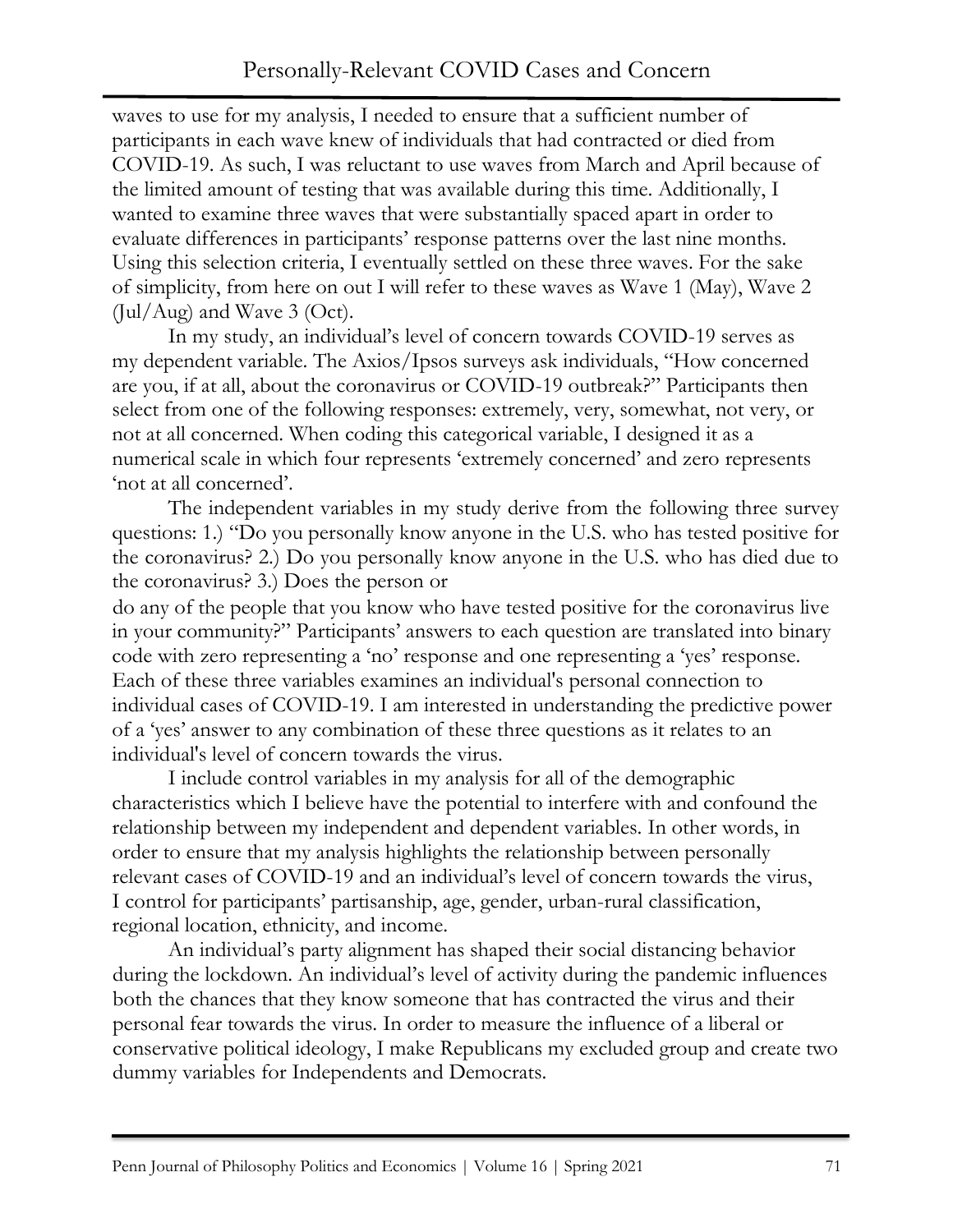An individual's age is closely connected to his or her fear of the virus, as the elderly are typically more at risk from the virus than younger individuals. Additionally, different age groups are very likely to have different personal connections to individual cases of COVID-19. In my analysis, individuals between the ages of 18 and 40 serve as my excluded group and I create two binary variables for individuals between the ages of 41 and 60 and individuals over the age of 60.

I control for sex because of the possibility of gender differences in cautious behavior toward the pandemic. Females serve as my excluded group, against which I measure the effect of being male. I also include controls for two types of geographical location. The first is urban-rural classification. Cities have experienced larger outbreaks than rural areas, and as such, individuals dwelling in urban areas may be more likely to know individuals with the virus and may also be more fearful of the virus. Rural dwellers serve as my excluded group, against which I measure the effect of living in an urban area and living in a suburban area. Additionally, I also control for regions of the country because different regions have experienced surges in cases at different times throughout the pandemic. The Midwest serves as my excluded group and I create three variables that represent individuals living in the South, West and Northeast.

My final two variables control for participants' income and ethnicity. Health organizations have reported that COVID-19 has disproportionately affected racial minorities and low income earners. For individuals in these groups, this unfortunate reality very likely affects the number of individuals they know who have contracted the virus as well as their personal level of concern towards the virus. For income, low income earners (\$0k - \$59,999) serve as my excluded group, against which I measure the effect of mid-level income earners (\$60k - \$124,999) and high income earners (\$125,000+). For ethnicity, racial minorities and dual-raced individuals serve as my excluded group, against which I measure the effect of being White.

My dependent, independent and control variables remain the same for each survey wave that I inspect in my study. Nevertheless, with each passing day more and more people contract and die of COVID-19. As a result, the number of individuals answering 'yes' in my independent variables increases with each survey wave. This makes it so that the number of 'yes' responses for these variables is greater in Wave 2 than in Wave 1 and greater still in Wave 3 than in Wave 2. Furthermore, for an individual to answer the 'lives in your community' question, he or she must necessarily know someone that has contracted the virus. Therefore for this 'community' variable, all of the observations where participants do not know someone that has contracted COVID-19 must be deleted. As such, the sample size for this independent variable is substantially smaller than for the others. Below I include a descriptive statistics table for Wave 3, which is the most recent wave in my analysis. The exhibit displays several of the basic underlying features within the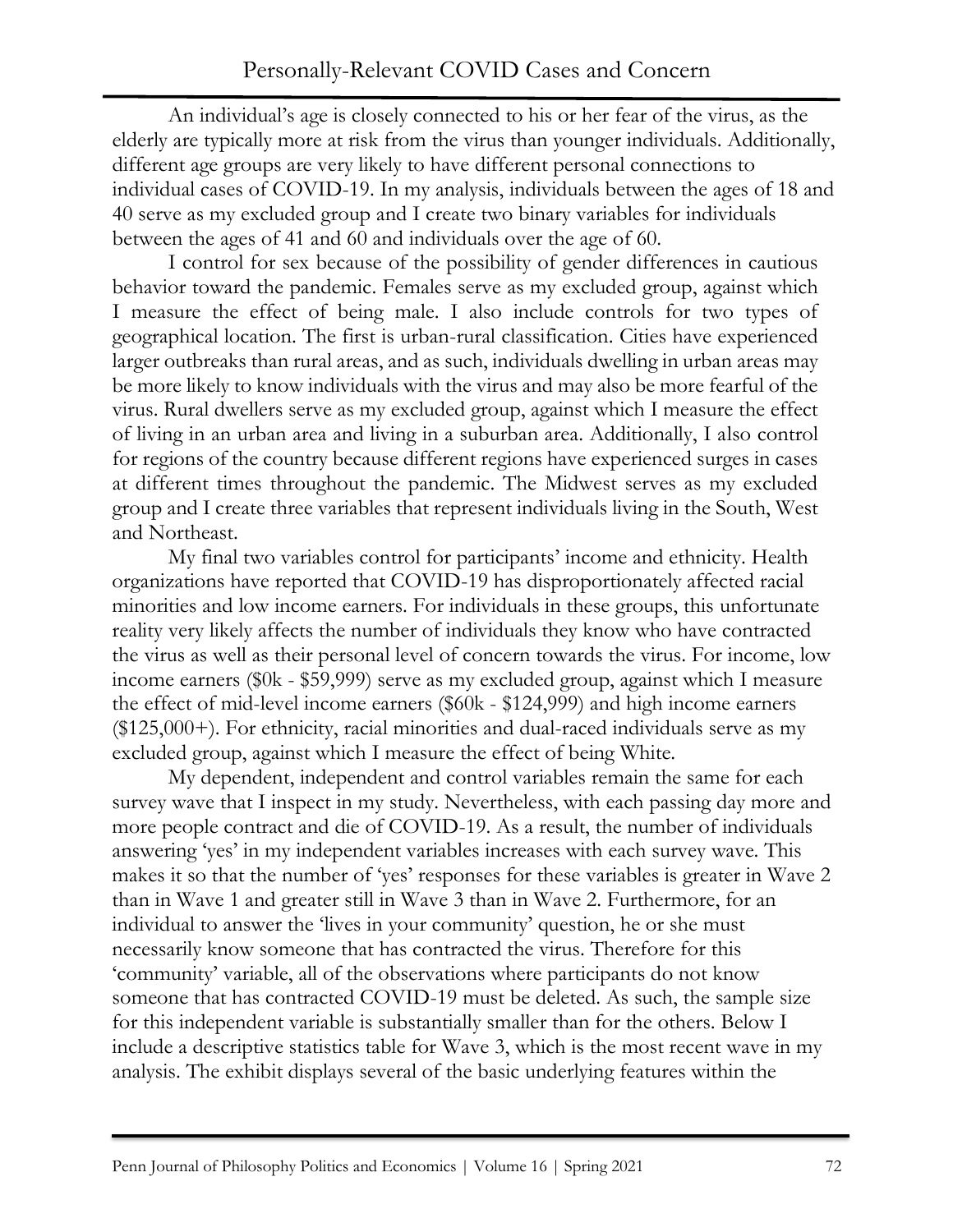variables that I use for my analysis.

| Statistic                                                          | N | Mean St. Dev. Min Max |                         |    |
|--------------------------------------------------------------------|---|-----------------------|-------------------------|----|
| Concern about outbreak $(4 =$ extremely concerned) 997 2.597 1.169 |   |                       | 0.0004.000              |    |
| Know Someone who Contracted Virus                                  |   | 1,001 0.612 0.487     | 0.0001.000              |    |
| Know Someone who Died from Virus                                   |   | 1,000 0.222 0.416     | 0.0001.000              |    |
| Person who Contracted lives in your Community                      |   | 612 0.544 0.498       | 0.0001.000              |    |
| Independent                                                        |   | 914 0.303 0.460       | 0.0001.000              |    |
| Democrat                                                           |   | 914 0.381 0.486       | 0.000 1.000             |    |
| Age 41-60                                                          |   | 1,004 0.331 0.471     | $\cdot$ O               | -1 |
| Age over 60                                                        |   | 1,004 0.367 0.482     | $\circ$                 |    |
| Male                                                               |   | 1,004 0.506 0.500     | $\circ$                 |    |
| Lives in Suburbs                                                   |   | 1,004 0.485 0.500     |                         |    |
| Lives in Urban Area                                                |   | 1,004 0.358 0.480     | $\circ$ $\circ$ $\circ$ |    |
| Lives in Northeast                                                 |   | 1,004 0.172 0.378     |                         |    |
| Lives in South                                                     |   | 1,004 0.355 0.479     |                         |    |
| Lives in West                                                      |   | 1,004 0.247 0.431     | $\circ$                 |    |
| White                                                              |   | 1,004 0.685 0.465     | $\circ$                 |    |
| Middle-Level Income                                                |   | 1,004 0.344 0.475     | $\circ$                 |    |
| High Income                                                        |   | 1,004 0.275 0.447     | 0                       |    |

# **Hypotheses and Empirical Tests**

I hypothesize that individuals who know someone that has contracted the virus will report a higher level of concern on average than those who do not know someone. Additionally, I expect this effect to be amplified for individuals who know someone that has died of the virus and for individuals who know someone that has tested positive in their community. Finally, I expect that the magnitude of these variables' effect on an individual's level of concern has diminished over time. I predict that in May, knowing someone that contracted COVID-19 (Wave 1) had a larger increase on an individual's level of concern than it did in October (Wave 3).

The null hypothesis in my analysis holds that there is no statistically significant relationship between an individual's level of concern towards the virus and knowing someone that has contracted COVID-19, died of COVID-19, or contracted COVID-19 and lives in one's community. The alternative hypothesis being tested is that knowing someone in any of these three categories increases an individual's level of concern towards COVID-19. In order to reject the null hypothesis, the independent variables must create a sizable difference in an individual's level of concern with a low probability that this difference can be attributed to chance alone.

I use two sets of multivariate Ordinary Least Square (OLS) regressions to test my hypotheses. In each regression, an individual's level of concern acts as my dependent variable. For my first set of OLS regressions, knowing someone that has contracted COVID-19 and knowing someone that has died of COVID-19 act as my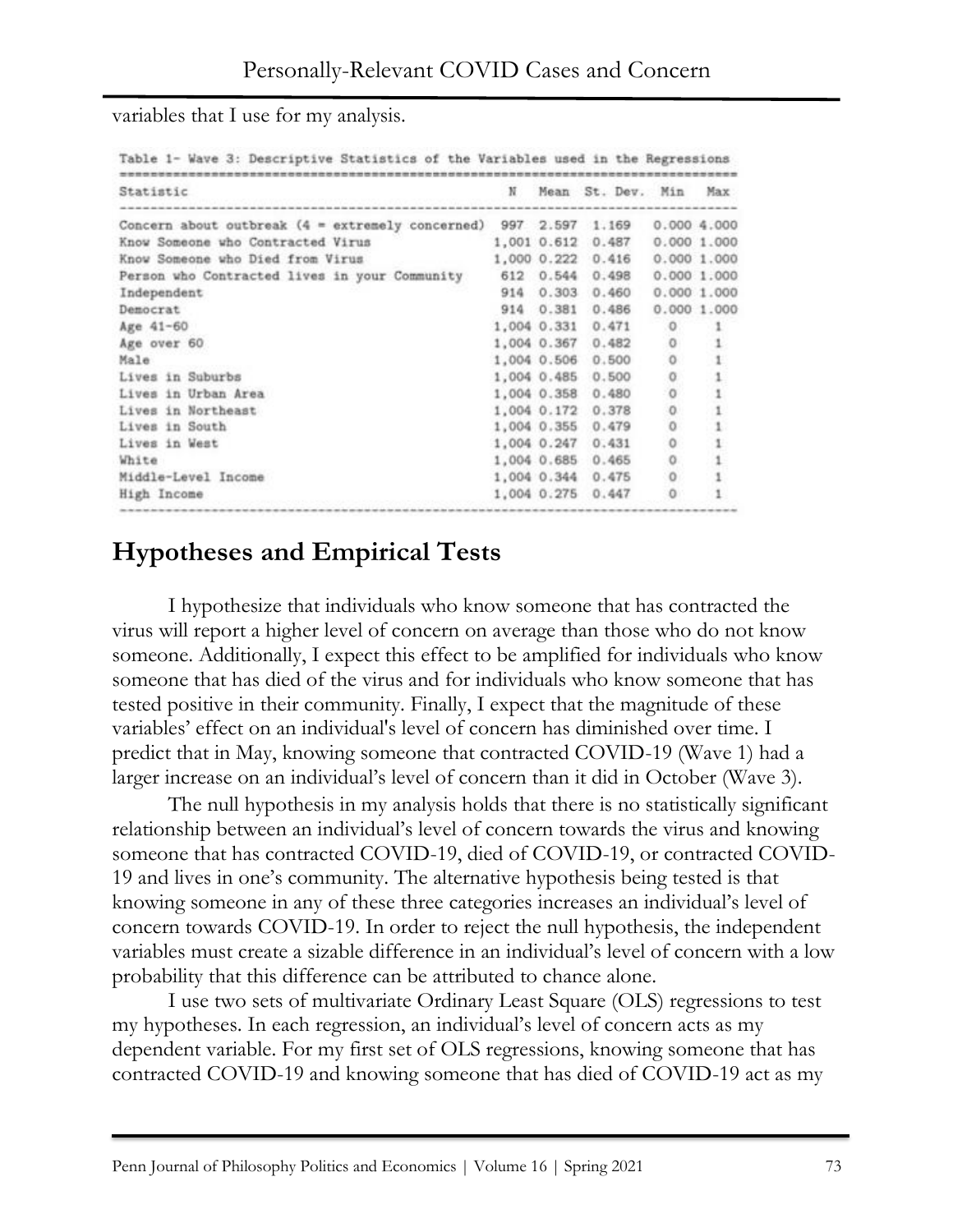independent variables. In my second set of OLS regressions, knowing someone that has died of COVID-19 and knowing someone that has contracted the virus in one's community act as my independent variables. Since the 'lives in one's community' variable is necessarily dependent on knowing someone with the virus, I can not include both of these variables in the same regression.

For both sets of regressions, I run one regression without controls and one regression with controls. This allows me to measure the impact of adding controls to my regressions. The regressions with controls are less likely to contain omitted variable bias, and thus I can be more confident that the independent variables in these regressions are responsible for the effect they produce on an individual's level of concern. Finally, each regression in my analysis is weighted in order to create a sample that more closely resembles a representative portion of the population.

# **Results**

Table 2 displays the output from my first set of OLS regressions while Table 3 displays the output from my second set of OLS regressions. Each table displays the regressions for each of the three survey waves. In addition, each survey wave includes two regressions, one with control variables and one without control variables.

The results from my analysis support some of my hypotheses and contradict others. When discussing the results, I will refer to my dependent variable as *concern*  and to my three independent variables as *pos, died,* and *comm*. Additionally, in the regression tables the asterisks next to the numbers denote specific ranges of p-values. Using the analytical standard of 0.05, we can assume that any number with two or more stars is statistically significant.

Looking first at Table 2, we see that *died* maintains a p-value of 0.05 or less in each survey wave and in each regression with and without controls. Additionally, the coefficient for *died* with control variables in place ranges from 0.22 - 0.28. The dependent variable *concern* takes on values from zero to four, with each numerical increase representing an elevated level of fear in respondents. The intercept in the regressions with controls ranges between 1.5 and 1.95. Therefore, these results suggest that throughout the pandemic an individual who knows someone that died of COVID-19 is about 14% (0.25 / 1.75  $\sim$  1/7) more concerned about the virus than an individual who does not know someone. This data gives us reason to reject the null hypothesis for *died.* The relationship between *died* and *concern* is visually depicted in the graph on page 10.

The coefficients for *pos* are more inconsistent than for *died*. For Waves 1 and 3, we see coefficients of 0.14 and 0.17. Additionally, the p-value for Wave 1 is within 0.1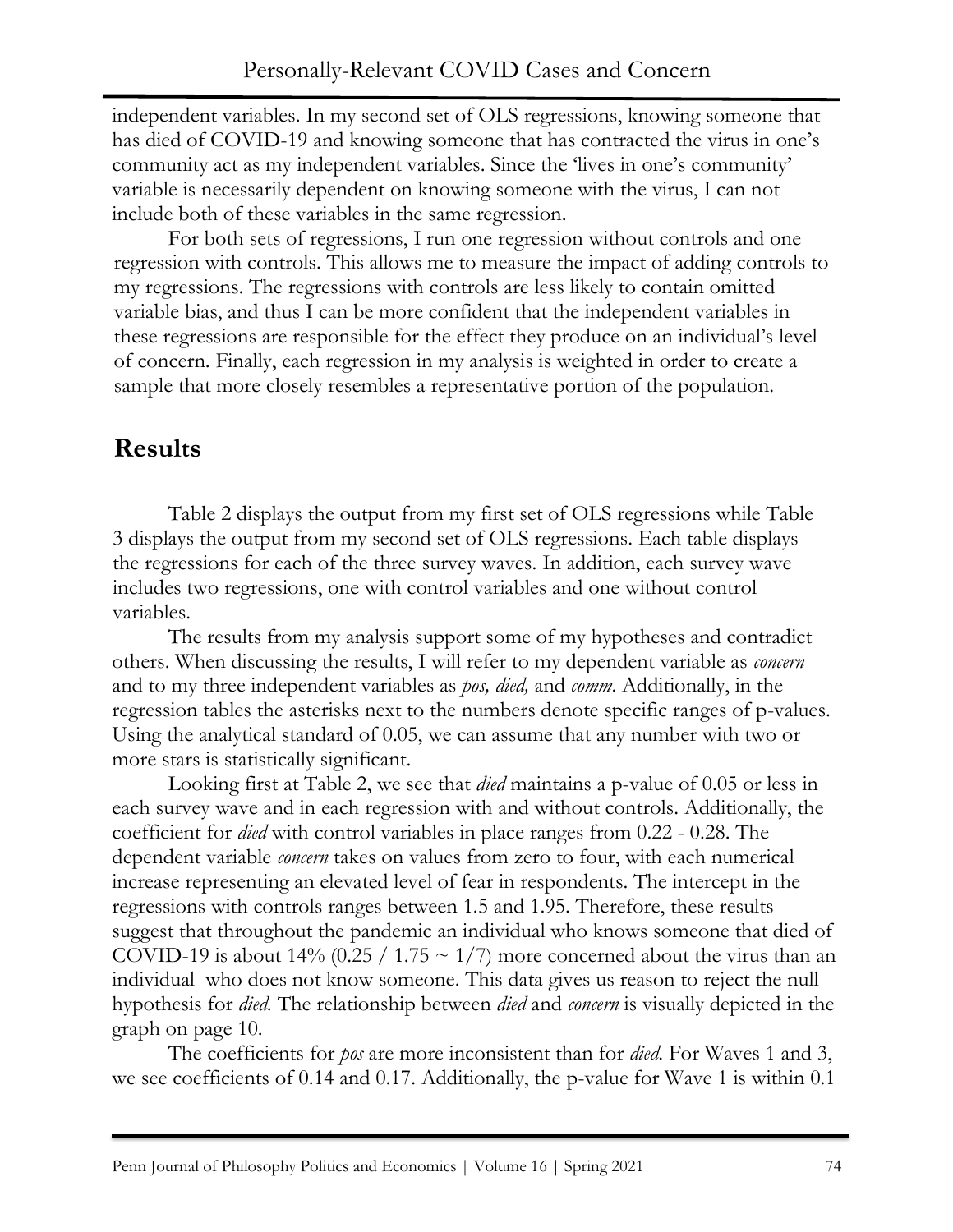while the p-value for Wave 3 is within 0.05. In contrast, the *pos* coefficient for Wave 2 is 0.06, which is much smaller than the other two waves, and the p-value is 0.39, which tells us that there is very little chance of statistical significance. So, we fail to reject the null hypothesis for Wave 2 and reject the null hypothesis for Wave 3. Wave 1 is ambiguous, as the coefficient is substantially large but the p-value (0.07) is slightly greater than the 0.05 benchmark. However, I can confidently conclude from the data that knowing someone that has contracted COVID-19 had a much stronger influence on an individual's level of concern in May and October than in the middle of the summer. These two periods align with the two major surges in the virus that we have witnessed over the course of the last few months, with one in the spring and the other in the fall. Thus, there is some evidence to suggest that knowing someone that has contracted COVID-19 increases an individual's level of concern during surges in the outbreak.

Additionally, we can assert that on average knowing someone that has died of COVID-19 increases an individual's concern towards the virus more than simply knowing someone that has contracted the virus.

Only a few of the control variables in this set of regressions produce a consistent statistically significant effect on an individual's level of concern. Generally speaking, we see that the older and more liberal someone is, the more concerned they tend to be of the Coronavirus. Males also appear to express less concern towards the virus on average than females. However, for the remaining control variables, the size of both their coefficients and p-values are very sporadic across the different regressions. In fact, it is difficult to find any patterns in the relationships exhibited.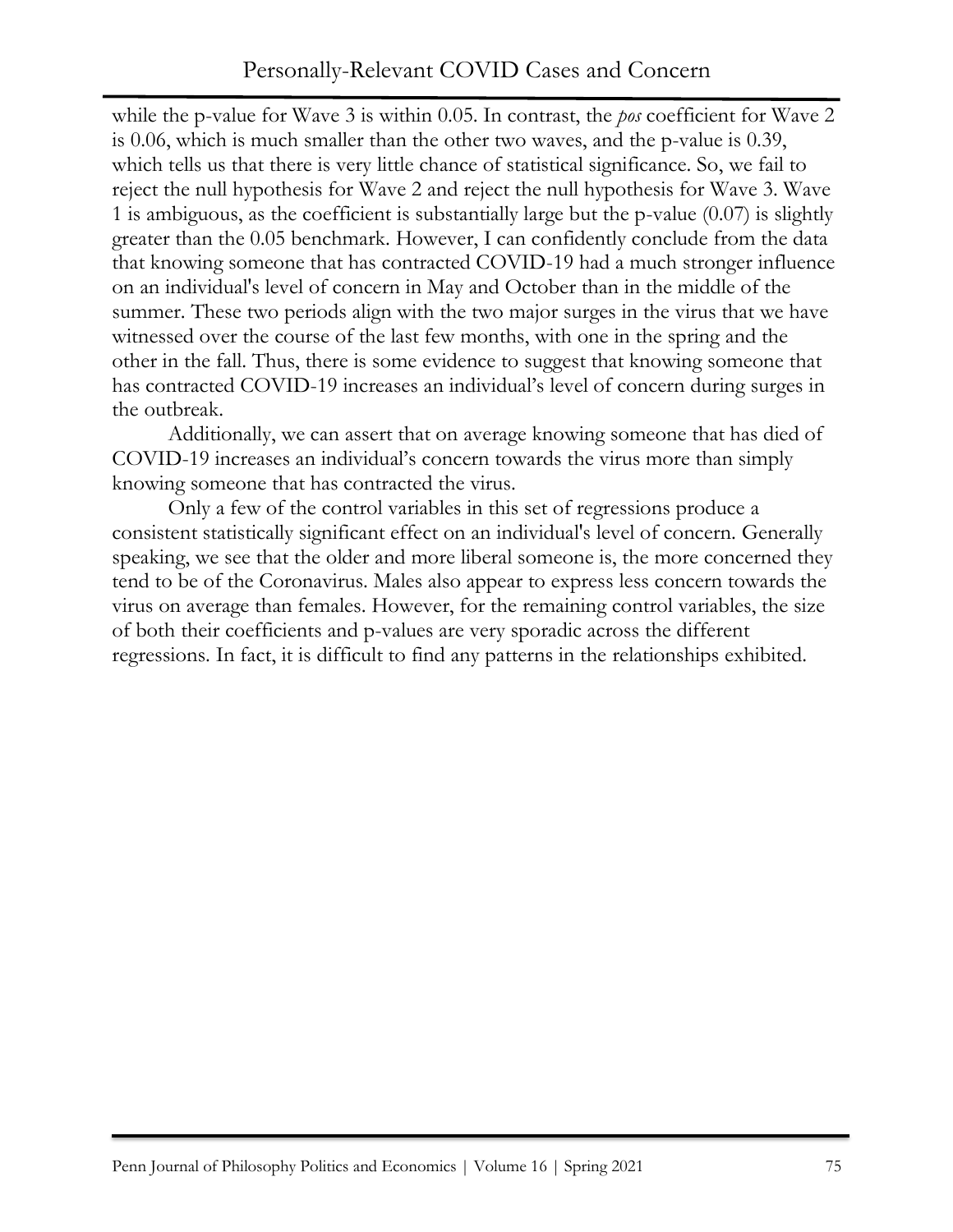

How Knowing Someone who Lost their Life to COVID-19 affects Individuals' Level of Concern towards the Virus

It is possible that regional effect on concern is somewhat correlated with the different surges in each region. Individuals in the Northeast were significantly more concerned than those in the Midwest during Waves 1 and 3, while Southerners were significantly more concerned than Midwesterners during Wave 2. The South experienced a significant increase in cases during June and July, while the Northeast's primary surges were in the spring and again in the fall. The results also suggest that on average Whites and higher income earners are less concerned about the virus than racial minorities and lower income earners; however, the p-values across the three waves are not low enough to reject the possibility that this is due to chance alone. Finally, for urban-rural classification, I am only able to reject the null hypothesis in Wave 3, in which suburban dwellers were 0.18 units more concerned and urban dwellers were 0.27 units more concerned than rural dwellers.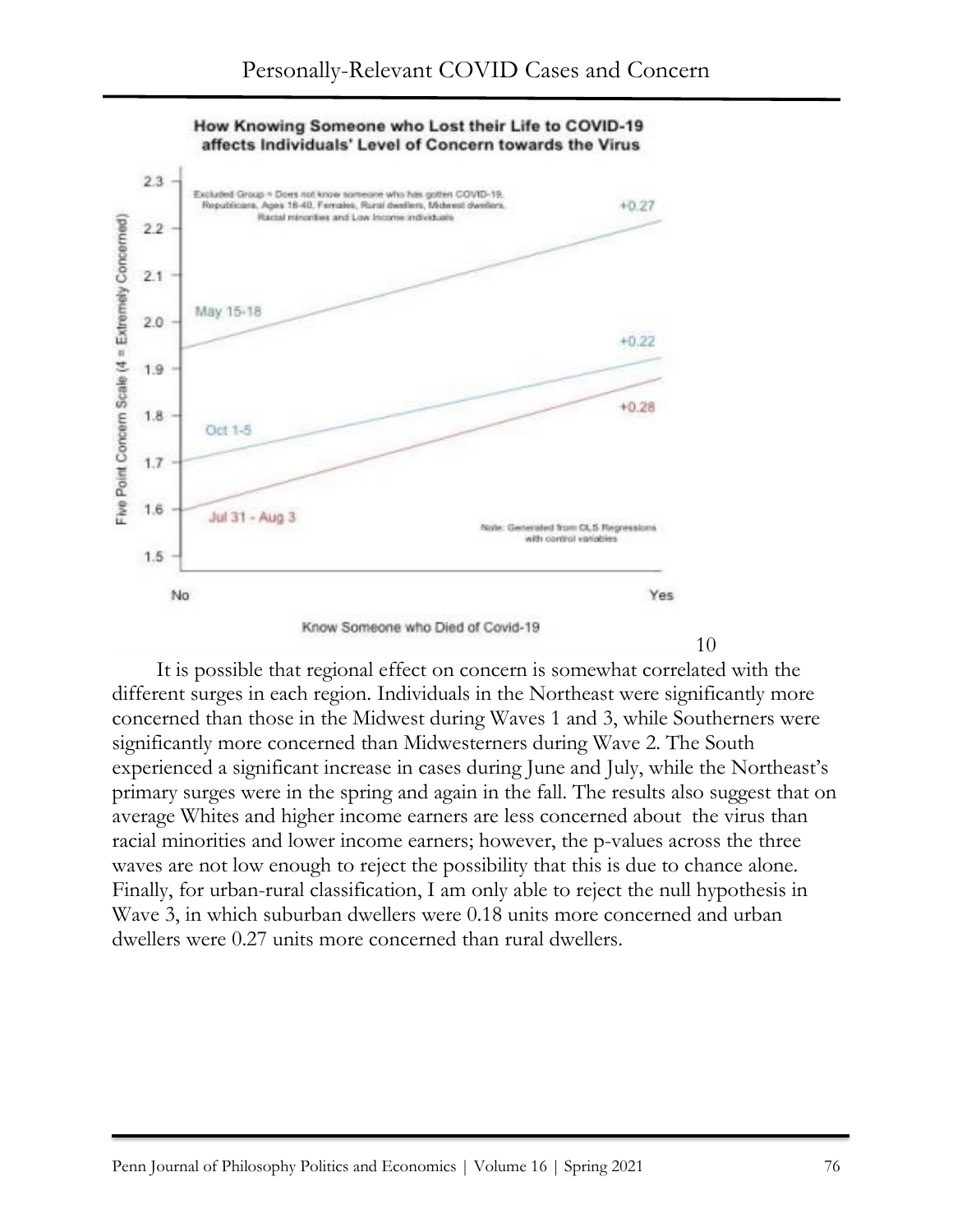|                                                  | Reported Level of Concern<br> |                                                           |                     |                                           |                                           |                             |  |  |  |
|--------------------------------------------------|-------------------------------|-----------------------------------------------------------|---------------------|-------------------------------------------|-------------------------------------------|-----------------------------|--|--|--|
|                                                  | (1)                           | May 15-18<br>(2)                                          | (3)                 | Three Survey Waves<br>Jul 31-Aug 3<br>(4) | Det 1-5<br>$(5)$ .                        | (6)                         |  |  |  |
|                                                  |                               |                                                           |                     |                                           |                                           |                             |  |  |  |
| Know Someone who Tested Positive 0.234*** 0.142* | (0.083)                       | (0.080)                                                   | $-0.033$<br>(0.071) | 0.058<br>(0.068)                          | 0.078<br>(0.079)                          | $0.170**$<br>(0.074)        |  |  |  |
| Know Someone who Died of Covid                   | (0.114)                       | 0.457*** 0.275** 0.435*** 0.284***<br>$(0.109)$ $(0.091)$ |                     | (0.087)                                   | $0.377***0.222***$<br>$(0.091)$ $(0.085)$ |                             |  |  |  |
| Independent                                      |                               | $0.280***$<br>(0.087)                                     |                     | $0.727***$<br>(0.083)                     |                                           | $0.527***$<br>(0.087)       |  |  |  |
| Democrat                                         |                               | $0.822***$<br>(0.084)                                     |                     | $1.024***$<br>(0.083)                     |                                           | 1.096***<br>(0.004)         |  |  |  |
|                                                  |                               |                                                           |                     |                                           |                                           |                             |  |  |  |
| Age between 41 and 60                            |                               | $0.301***$<br>(0.080)                                     |                     | $0.431***$<br>(0.076)                     |                                           | $-0.021$<br>(0.081)         |  |  |  |
| Age over 60                                      |                               | $0.469***$<br>(0.083)                                     |                     | $0.635***$<br>(0.081)                     |                                           | $0.429***$<br>(0.083)       |  |  |  |
| Male                                             |                               | $-0.189***$                                               |                     | $-0.053$                                  |                                           | $-0.216***$                 |  |  |  |
|                                                  |                               | (0.067)                                                   |                     | (0.064)                                   |                                           | (0.067)                     |  |  |  |
| Live in Suburbs                                  |                               | 0.148<br>(0.098)                                          |                     | 0.073<br>(0.089)                          |                                           | $0.182*$<br>(0.100)         |  |  |  |
| Live in Urban Area                               |                               | 0.144                                                     |                     | 0.085                                     |                                           | $0.270**$                   |  |  |  |
|                                                  |                               | (0.104)                                                   |                     | (0.098)                                   |                                           | (0.106)                     |  |  |  |
| Live in Northeast                                |                               | $0.237**$<br>(0.107)                                      |                     | 0.161<br>(0.103)                          |                                           | $0.267**$<br>(0.111)        |  |  |  |
| Live in South                                    |                               | $0.173*$<br>(0.092)                                       |                     | $0.274***$<br>(0.087)                     |                                           | 0.122<br>(0.093)            |  |  |  |
| Live in West                                     |                               | $-0.047$<br>(0.103)                                       |                     | $0.240**$<br>(0.097)                      |                                           | 0.118<br>(0.104)            |  |  |  |
| White                                            |                               | $-0.078$<br>(0.076)                                       |                     | $-0.096$<br>(0.074)                       |                                           | $-0.209$ ***<br>(0.077)     |  |  |  |
| Mid Level Income                                 |                               | $-0.055$<br>(0.079)                                       |                     | $-0.222***$<br>(0.076)                    |                                           | $-0.110$<br>(0.081)         |  |  |  |
| High Income                                      |                               | $-0.101$<br>(0.085)                                       |                     | $-0.099$<br>(0.081)                       |                                           | 0.002<br>(0.086)            |  |  |  |
| Constant                                         | (0.043)                       | 2.544*** 1.942*** 2.632*** 1.596*** 2.456*** 1.702***     |                     | $(0.150)$ $(0.047)$ $(0.148)$ $(0.060)$   |                                           | (0.162)                     |  |  |  |
|                                                  |                               |                                                           |                     |                                           |                                           |                             |  |  |  |
| <b>Observations</b><br>R2                        | 1,000<br>0.042                | 933<br>0.196                                              | 1,118<br>0.021      | 1,017<br>0.239                            | 996<br>0.022                              | 911<br>0.266                |  |  |  |
| ***************************<br>Note:             |                               |                                                           |                     |                                           |                                           | *p<0.1; **p<0.05; ***p<0.01 |  |  |  |

#### Personally-Relevant COVID Cases and Concern

Table 2: Level of Concern towards Dutbreak and Knowing Somone who Contracted or Died of COVID-19

There are a few other noteworthy takeaways from Table 2. First, we see on average that as controls are added to the regressions, the coefficients for *pos* and *died*  decrease. This shows that control variables such as partisanship and age are at least partially responsible for the effect that we witness in the regressions without controls.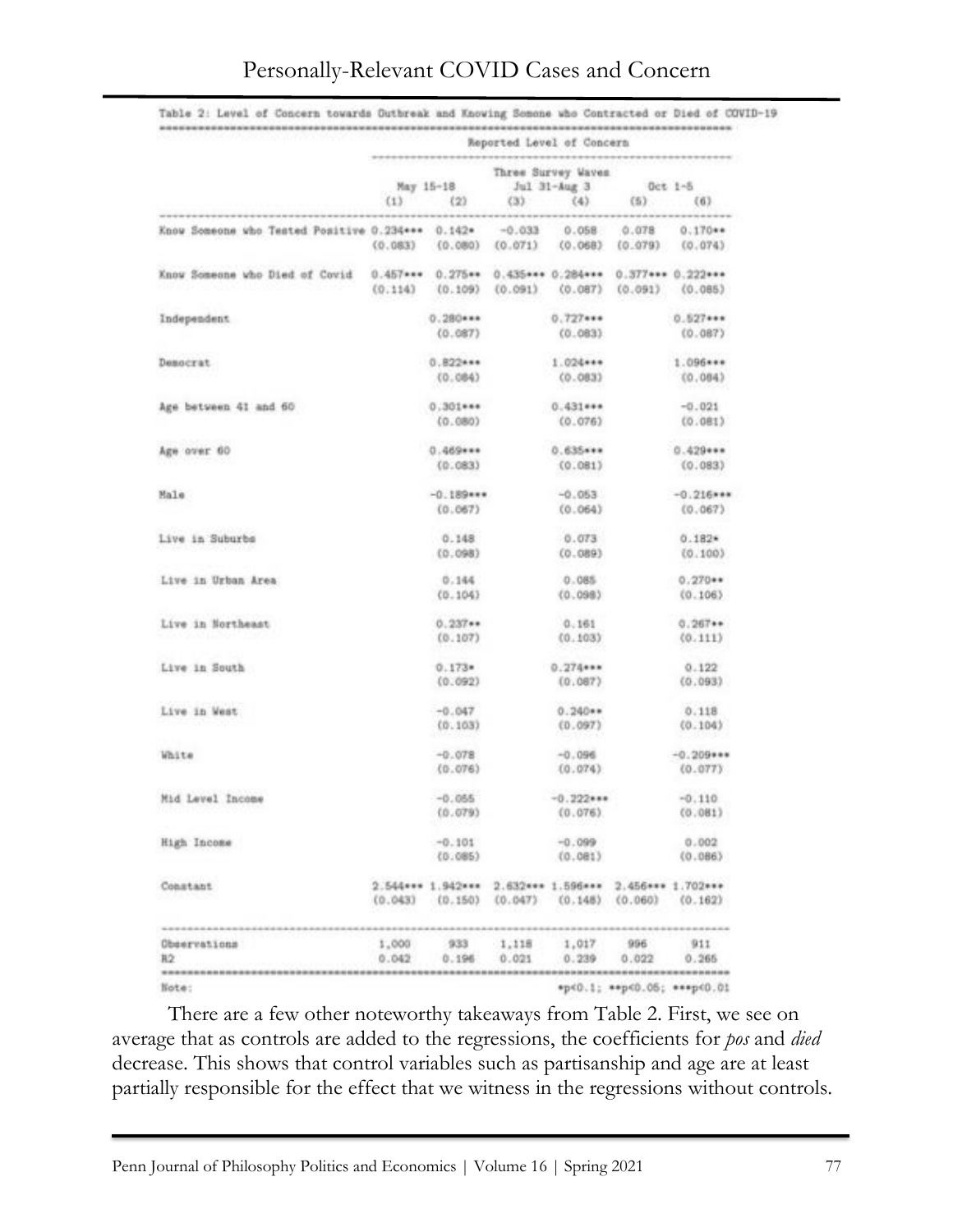Additionally, it is interesting to see how the constant changes in each regression with controls. The constant represents the average level of concern of all of the excluded groups. We see that participants were the least concerned in Wave 2 and the most concerned in Wave 1. This makes sense, as back in May there was still lots of uncertainty and widespread fear. In the middle of the summer, more information became available and case numbers dropped. However, as the fall began, we saw national case numbers rise again, which may explain why the average level of concern increases from Waves 2 to 3.

Looking next at Table 3, we see that knowing someone that has had COVID-19 in one's community only produced a statistically significant change in an individual's level of concern in Wave 1. Interestingly enough however, we see that when we add controls to the regression in Wave 1, *comm* becomes statistically significant while *died* loses its significance. As such, for Wave 1 we reject the null hypothesis for *comm* and fail to reject the null hypothesis for *died*. This suggests that early on in the pandemic, individuals who knew someone that had contracted the virus in their community were approximately 0.268 units more concerned towards the virus than those who knew someone that had contracted the virus but did not live in their community. This implies that at the outset of the pandemic, it was the location of the personally relevant COVID-19 cases (in someone's community) rather than the outcome (death) that was producing an increase in individuals' level of concern. An interpretation of this could be that early on, individuals were terrified of getting the virus given the lack of uncertainty surrounding its effects.

Additionally, given the novelty of the virus, knowing somebody in one's community that tested positive would certainly induce a lot of fear. However, as time has progressed we have all known of more and more individuals that have gotten it, and so simply knowing someone that has contracted the virus, regardless of the proximity to you, has become less meaningful. Meanwhile, knowing someone that has died from COVID-19 continues to increase concern within individuals because it gives individuals a close glimpse at the deadly nature of the virus.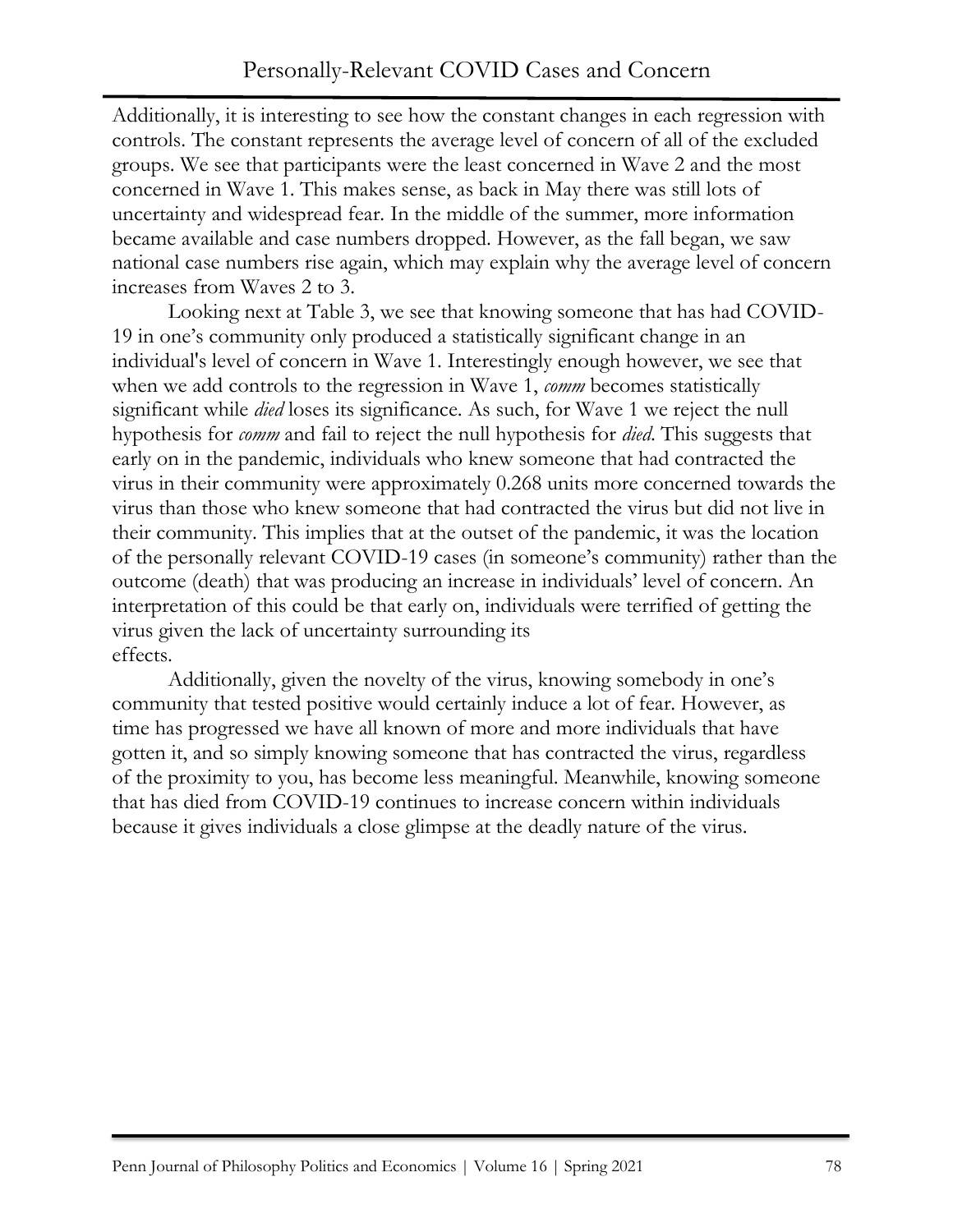|                                                                  | Reported Level of Concern |                               |         |                                           |                              |                      |  |  |  |
|------------------------------------------------------------------|---------------------------|-------------------------------|---------|-------------------------------------------|------------------------------|----------------------|--|--|--|
|                                                                  | (1)                       | May 15-18<br>(2)              | 133     | Three Survey Waves<br>Jul 31-Aug 3<br>(4) | $0ct 1-5$<br>(53)            | (6)                  |  |  |  |
| Know Someone w Covid in your Community 0.203 0.268** 0.001 0.048 |                           | $(0.123)$ $(0.122)$ $(0.094)$ |         | (0.090)                                   | 0.066<br>$(0.092)$ $(0.087)$ | 0.142.               |  |  |  |
| Know Someone who Died of Covid                                   | $0.416***$ $0.188$        | $(0.125)$ $(0.130)$           | (0.101) | $0.406***0.280***$<br>(0.098)             | 0.449*** 0.299**<br>(0.097)  | (0.095)              |  |  |  |
| Independent                                                      |                           | 0.137<br>(0.173)              |         | $0.632***$<br>(0.117)                     |                              | $0.516**$<br>(0.111) |  |  |  |
| Democrat                                                         |                           | $0.562***$<br>(0.160)         |         | $0.961***$<br>(0.116)                     |                              | 1.083**<br>(0.106)   |  |  |  |
|                                                                  |                           |                               |         |                                           |                              |                      |  |  |  |

 $0.098$ 

 $(0.139)$ 

 $0.369...$ 

 $(0.158)$ 

 $-0.235+$ 

 $(0.120)$ 

 $0.209$ 

 $(0.182)$ 

 $0.510**$  $(0.201)$ 

 $0.319*$ 

 $(0.174)$ 

 $0.270$ 

 $(0.168)$ 

 $-0.041$ 

 $(0.187)$ 

 $-0.063$ 

 $(0.132)$ 

 $-0.109$ 

 $(0.144)$ 

 $-0.150$ 

 $(0.151)$ 

309

 $0.179$ 

 $0.689***$ 

 $0.636***$ 

 $(0.120)$ 

 $0.015$ 

 $(0.091)$ 

 $0.188$ 

 $(0.127)$ 

 $0.246*$ 

 $(0.138)$ 

 $-0.029$ 

 $(0.146)$ 

 $0.169$ 

 $(0.122)$ 

 $0.157$ 

 $(0.139)$ 

 $0.062$ 

 $(0.103)$ 

 $-0.360***$ 

 $(0, 109)$ 

 $-0.204*$ 

 $(0.114)$ 

473

 $0.259$ 

612

 $0.036$ 

\*p<0.1; \*\* p<0.05; \*\*\* p<0.01

2.713\*\*\* 2.117\*\*\* 2.605\*\*\* 1.599\*\*\* 2.476\*\*\* 1.753\*\*\* (0.086) (0.284) (0.072) (0.204) (0.072) (0.201)

516

0.031

 $(0.102)$ 

 $-0.086$ 

 $(0.101)$ 

 $0.302***$ 

 $(0.107)$ 

 $-0.202**$ 

 $(0.085)$ 

 $0.310**$ 

 $(0.125)$ 

 $0.294**$ 

 $(0.132)$ 

 $0.287**$ 

 $(0.137)$ 

 $0.044$ 

 $(0.112)$ 

 $0.077$ 

 $(0.132)$ 

 $-0.101$ 

 $(0.099)$ 

 $-0.176+$ 

 $(0.103)$ 

 $-0.015$ 

 $(0.109)$ 

568

 $0.266$ 

#### Personally-Relevant COVID Cases and Concern

Age between 41 and 60

Age over 60

Live in Suburbs

Live in Urban Area

Live in Northeast

Live in South

Live in West

Mid Level Income

High Income

Chaervations

R2

Note:

Constant

**White** 

Male

One crucial component of the data in Table 3 is that the number of observations used for these regressions is relatively small. This is on account of the fact that an individual must know at least one person that has contracted the virus in order to answer the question "does the person or do any of the people that you

 $329$ 

 $0.045$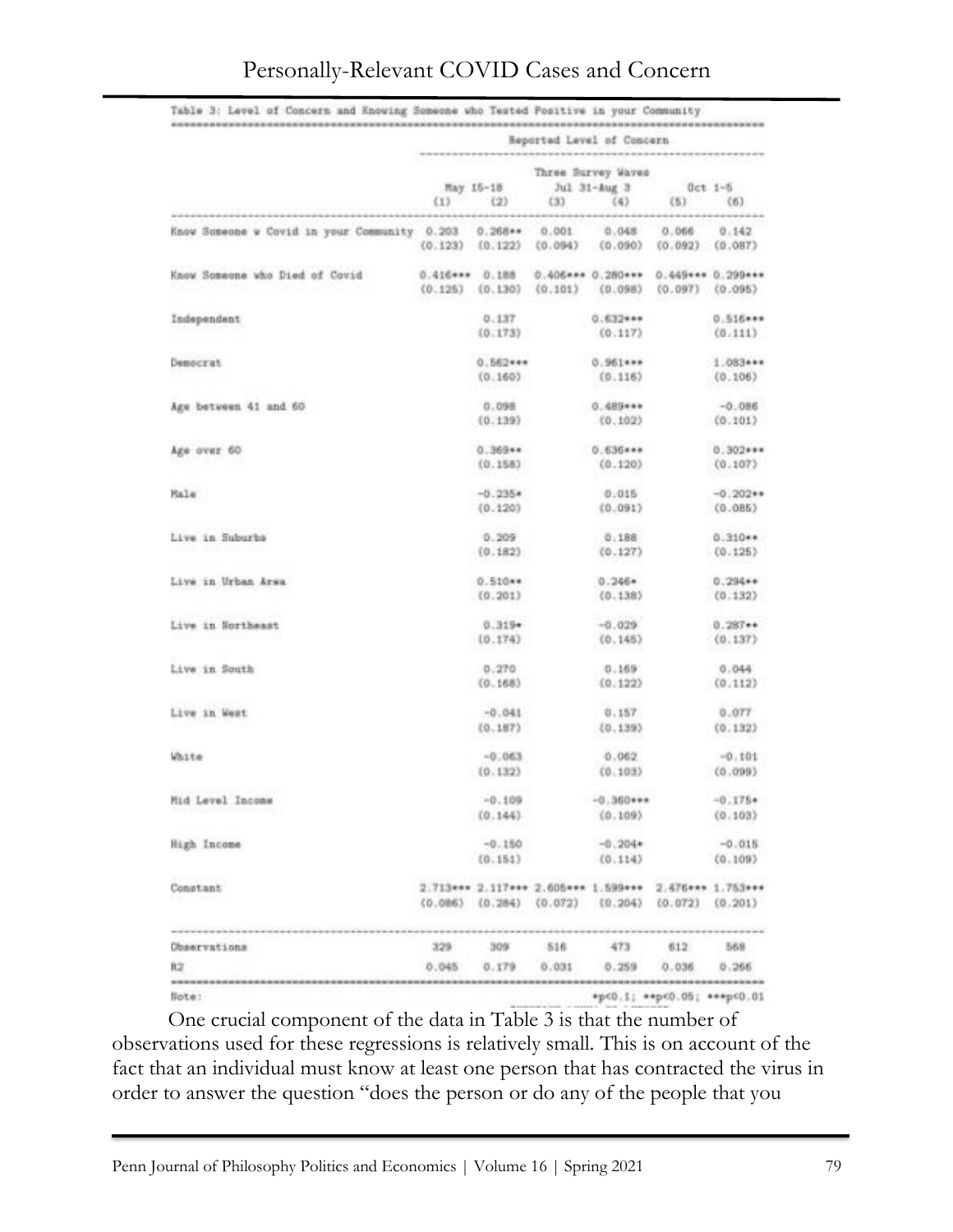know who have tested positive for the coronavirus live in your community." Thus, we cannot be as certain about the results in this set of regressions as we are about the set of regressions in Table 2.

## **Discussion and Conclusion**

In summary, we can conclude that there is evidence that an individual's personal connection and relationship to positive cases of COVID-19 significantly increases his or her level of concern towards the virus. Additionally, we have witnessed various predictors of an individual's level of concern change in terms of their size and certainty at different times throughout the pandemic. Early on, knowing someone that had COVID-19 in your community seemed to substantially increase an individual's level of concern; however, this relationship disappeared in later survey waves. Knowing someone that died from COVID-19 produced a consistent increase in concern in almost every wave, regardless whether or not the regressions included control variables. Finally, we saw that during the periods of surges in the outbreak, individuals that simply knew someone that had tested positive for the virus would on average be more concerned than those who did not know anyone that tested positive.

There was a surprising amount of irregularity in the relationship between many of the control variables and an individual's level of concern. Nevertheless, there was evidence that some controls, such as geographic location, served as predictors of an individual's level of concern only during the different surges of the outbreak.

Similar to the study conducted by Ahorsu et al., my analysis suggests that our fear of COVID-19 is affected by our subjective experience and connection to the virus itself. These results highlight the need for additional research regarding the role that individuals' internal emotions play in contributing to the harmful nature of the virus itself.

It is always important to consider potential confounds that could undermine the validity of the results of a study. For instance, in the Axios/Ipsos Coronavirus Index Study participants filled out their survey online. The reliability of online surveys is questionable, and it is well-documented that certain types of individuals are more likely to take surveys than others. This is oftentimes difficult to account for even when using weights in the data. In addition, I use a selfreported five-point scale of an individual's level of concern as the dependent variable in my regressions, and it is fair to question whether this is the most accurate measure of concern. Finally, it would have been useful to be able to include controls for an individual's personal health conditions. It is possible that individuals with underlying health conditions are more likely to be concerned of the virus and more likely to know individuals who have died from the virus,